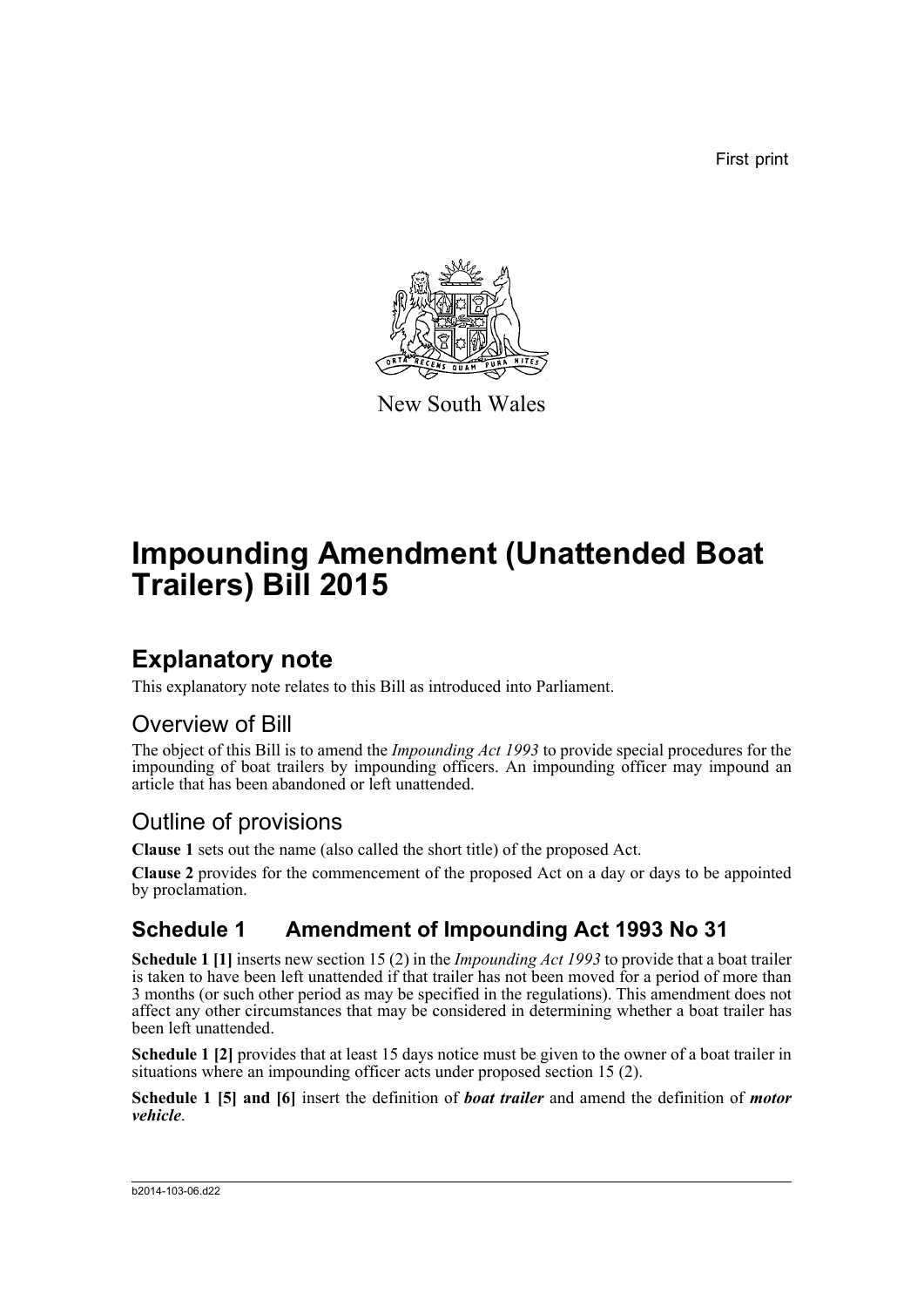**Schedule 1 [3] and [4]** insert savings and transitional provisions consequent on the enactment of the proposed Act.

**Schedule 1 [7] and [8]** make consequential amendments to amend notes containing diagrams included to assist with the interpretation of provisions relating to the impounding of articles.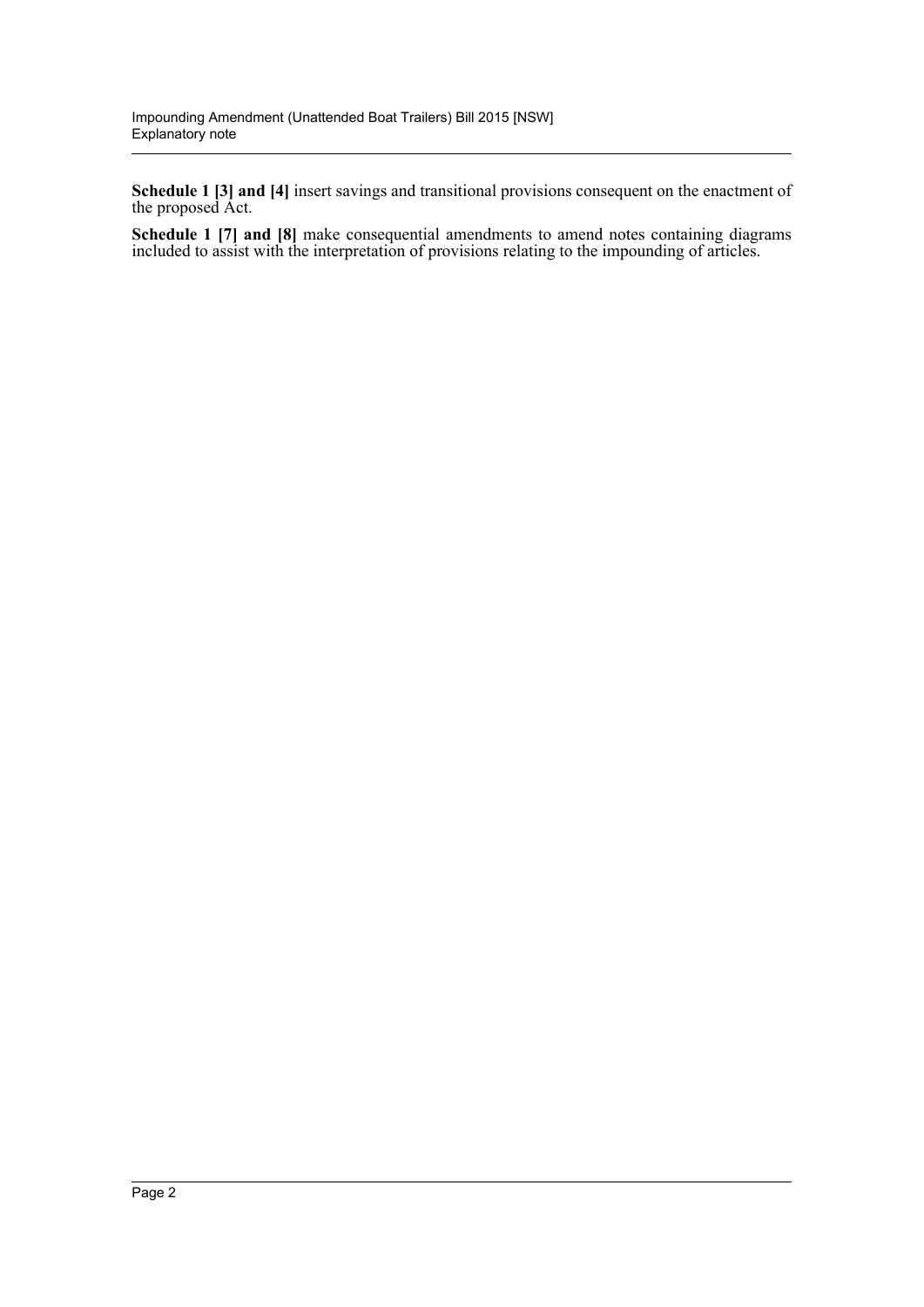First print



New South Wales

## **Impounding Amendment (Unattended Boat Trailers) Bill 2015**

### **Contents**

|                                                   | Page |
|---------------------------------------------------|------|
| Name of Act                                       | ົ    |
| 2 Commencement                                    | ົ    |
| Schedule 1 Amendment of Impounding Act 1993 No 31 | ર    |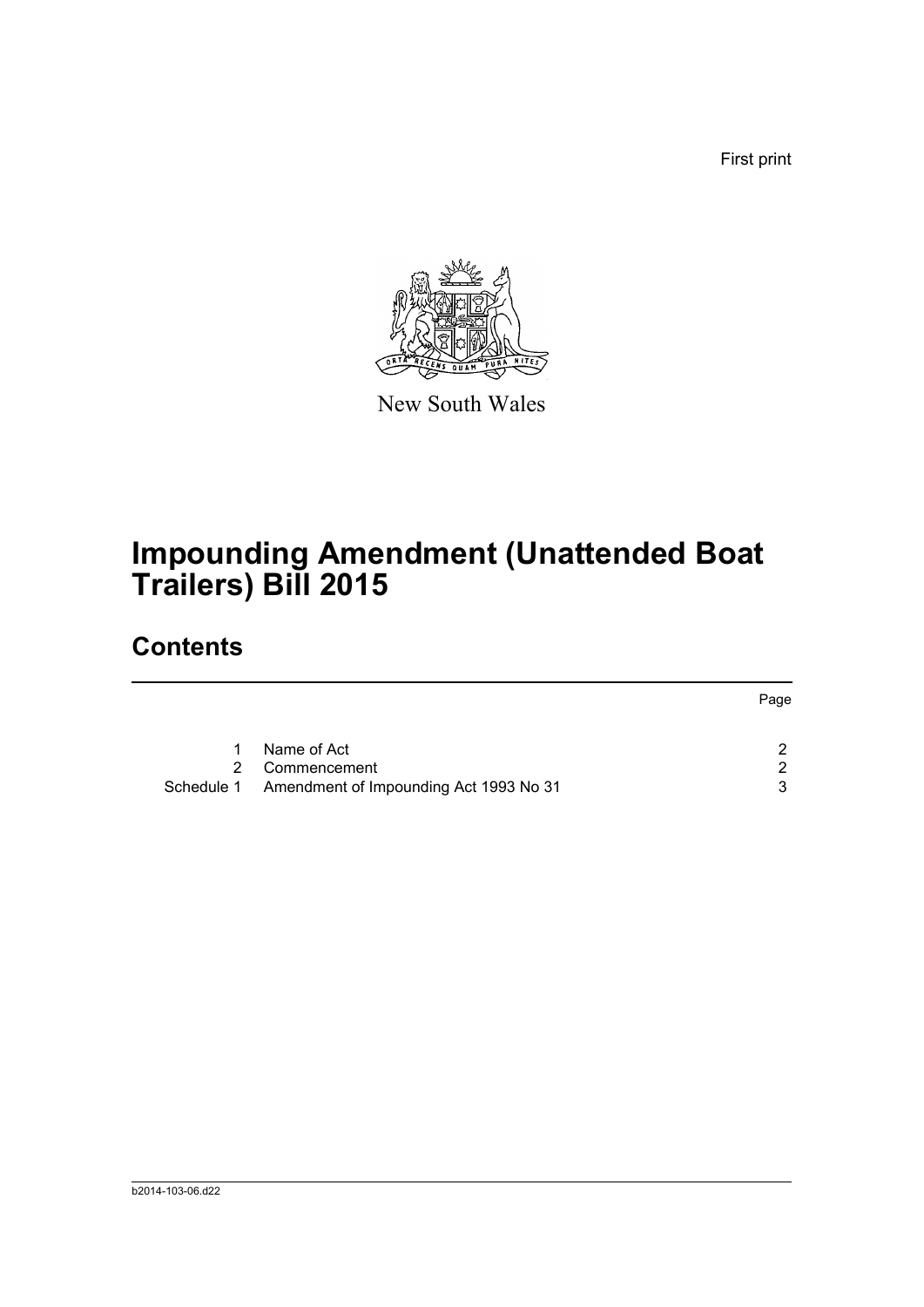

New South Wales

## **Impounding Amendment (Unattended Boat Trailers) Bill 2015**

No , 2015

#### **A Bill for**

An Act to amend the *Impounding Act 1993* to make further provision for the impounding of boat trailers left unattended for extended periods.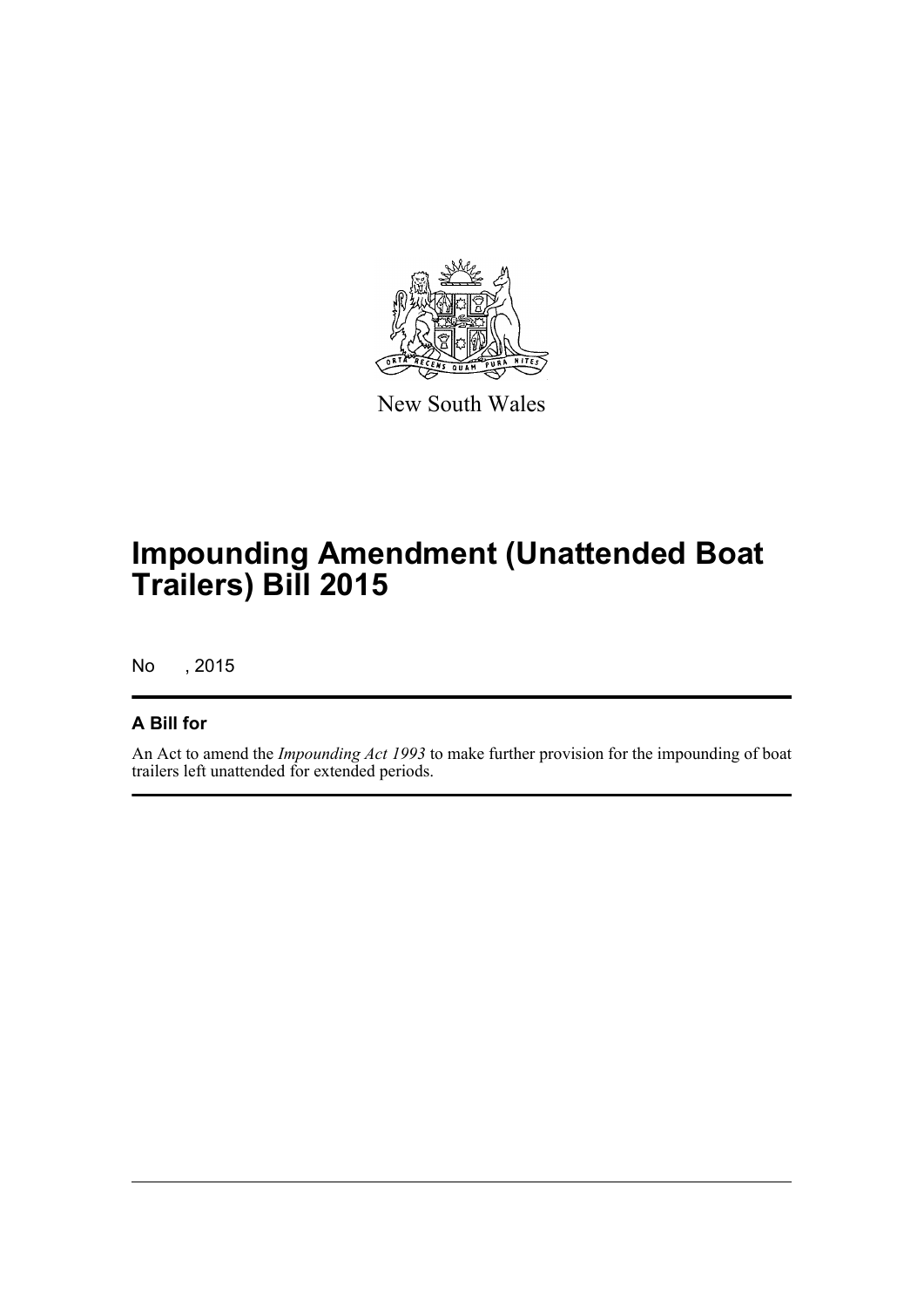Impounding Amendment (Unattended Boat Trailers) Bill 2015 [NSW]

<span id="page-4-1"></span><span id="page-4-0"></span>

| The Legislature of New South Wales enacts:                                |                |
|---------------------------------------------------------------------------|----------------|
| Name of Act                                                               | 2              |
| This Act is the Impounding Amendment (Unattended Boat Trailers) Act 2015. | -3             |
| <b>Commencement</b>                                                       | $\overline{4}$ |
| This Act commences on a day or days to be appointed by proclamation.      | 5              |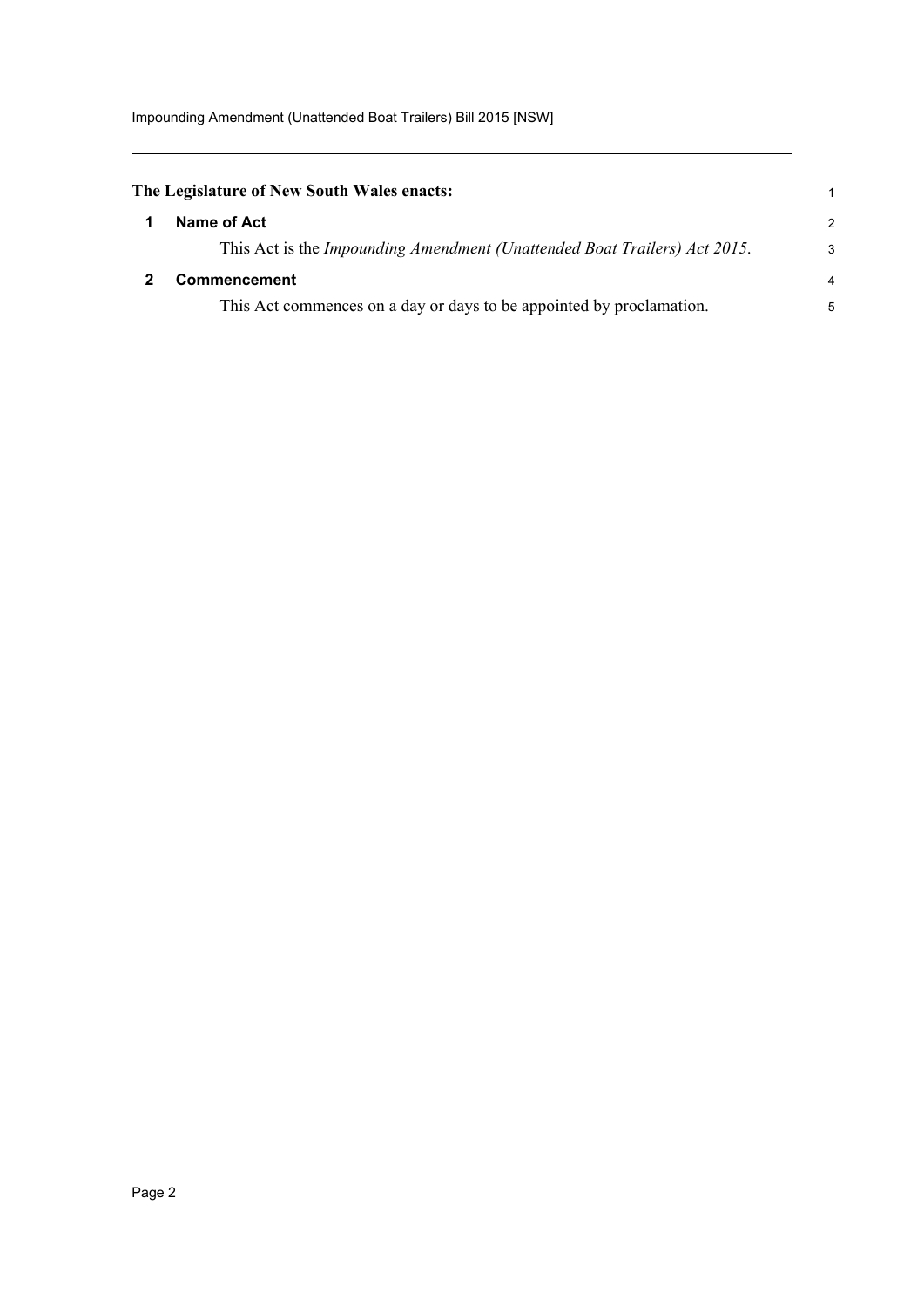<span id="page-5-0"></span>

|       | <b>Schedule 1</b>                   | <b>Amendment of Impounding Act 1993 No 31</b>                                                                                                                                                                                                                                                                                                                                                                                                                                                                                                                             | $\mathbf{1}$                                                                                             |
|-------|-------------------------------------|---------------------------------------------------------------------------------------------------------------------------------------------------------------------------------------------------------------------------------------------------------------------------------------------------------------------------------------------------------------------------------------------------------------------------------------------------------------------------------------------------------------------------------------------------------------------------|----------------------------------------------------------------------------------------------------------|
| [1]   |                                     | Section 15 Abandoned and unattended articles can be impounded                                                                                                                                                                                                                                                                                                                                                                                                                                                                                                             | $\overline{2}$                                                                                           |
|       |                                     | Omit the note. Insert at the end of the section:                                                                                                                                                                                                                                                                                                                                                                                                                                                                                                                          | 3                                                                                                        |
|       | (2)                                 | Without limiting the circumstances in which a boat trailer can be considered<br>to have been left unattended, a boat trailer is taken to have been left unattended<br>if the boat trailer has not been moved for a period of more than 3 months or<br>such other period as may be specified in the regulations.<br>Note 1. The Local Government Act 1993 gives a council power to order the removal of<br>an object or matter that is causing or is likely to cause an obstruction.<br>Note 2. The definition in the Dictionary of motor vehicle includes a boat trailer. | $\overline{\mathbf{4}}$<br>$\mathbf 5$<br>$\,6\,$<br>$\overline{7}$<br>$\bf 8$<br>$\boldsymbol{9}$<br>10 |
| [2]   |                                     | Section 16 Special procedures for impounding of motor vehicles                                                                                                                                                                                                                                                                                                                                                                                                                                                                                                            | 11                                                                                                       |
|       |                                     | Insert after section 16 $(4)$ :                                                                                                                                                                                                                                                                                                                                                                                                                                                                                                                                           | 12                                                                                                       |
|       | (4A)                                | If an impounding officer is acting under section 15 $(2)$ , the specified period<br>referred to in subsection (4) must not be less than 15 days.                                                                                                                                                                                                                                                                                                                                                                                                                          | 13<br>14                                                                                                 |
| [3]   |                                     | <b>Schedule 1 Savings and transitional provisions</b>                                                                                                                                                                                                                                                                                                                                                                                                                                                                                                                     | 15                                                                                                       |
|       |                                     | Insert at the end of clause $1(1)$ :                                                                                                                                                                                                                                                                                                                                                                                                                                                                                                                                      | 16                                                                                                       |
|       |                                     | any other Act that amends this Act                                                                                                                                                                                                                                                                                                                                                                                                                                                                                                                                        | 17                                                                                                       |
| [4]   | Schedule 1, clause 8                |                                                                                                                                                                                                                                                                                                                                                                                                                                                                                                                                                                           | 18                                                                                                       |
|       | Insert after clause 7:              |                                                                                                                                                                                                                                                                                                                                                                                                                                                                                                                                                                           | 19                                                                                                       |
|       | 8                                   | Impounding boat trailers-2015 amendments                                                                                                                                                                                                                                                                                                                                                                                                                                                                                                                                  | 20                                                                                                       |
|       |                                     | In determining the period for which a boat trailer has not been moved for the<br>purposes of section 15 $(2)$ , no regard is to be had to any period before the<br>commencement of that subsection.                                                                                                                                                                                                                                                                                                                                                                       | 21<br>22<br>23                                                                                           |
| [5]   | <b>Dictionary</b>                   |                                                                                                                                                                                                                                                                                                                                                                                                                                                                                                                                                                           | 24                                                                                                       |
|       |                                     | Insert in alphabetical order:                                                                                                                                                                                                                                                                                                                                                                                                                                                                                                                                             | 25                                                                                                       |
|       |                                     | <b>boat trailer</b> means a trailer constructed for, or used for, the conveyance of a<br>boat and includes any boat (including any article that is secured to or in such<br>a boat) or other article mounted on such a trailer at the time it is impounded.                                                                                                                                                                                                                                                                                                               | 26<br>27<br>28                                                                                           |
| [6]   |                                     | Dictionary, definition of "motor vehicle"                                                                                                                                                                                                                                                                                                                                                                                                                                                                                                                                 | 29                                                                                                       |
|       | Omit paragraph (a). Insert instead: |                                                                                                                                                                                                                                                                                                                                                                                                                                                                                                                                                                           | 30                                                                                                       |
|       | (a)                                 | a motor vehicle within the meaning of the <i>Road Transport Act 2013</i> , and<br>includes a caravan, boat trailer or other trailer (whether or not attached to such<br>a vehicle), and                                                                                                                                                                                                                                                                                                                                                                                   | 31<br>32<br>33                                                                                           |
| $[7]$ | <b>Notes</b>                        |                                                                                                                                                                                                                                                                                                                                                                                                                                                                                                                                                                           | 34                                                                                                       |
|       |                                     | Omit "s. 15" from the diagram relating to Impounding of animals and articles (except motor<br>vehicles) in the notes at the end of the Act.                                                                                                                                                                                                                                                                                                                                                                                                                               | 35<br>36                                                                                                 |
|       |                                     | Insert instead "s. $15(1)$ ".                                                                                                                                                                                                                                                                                                                                                                                                                                                                                                                                             | 37                                                                                                       |